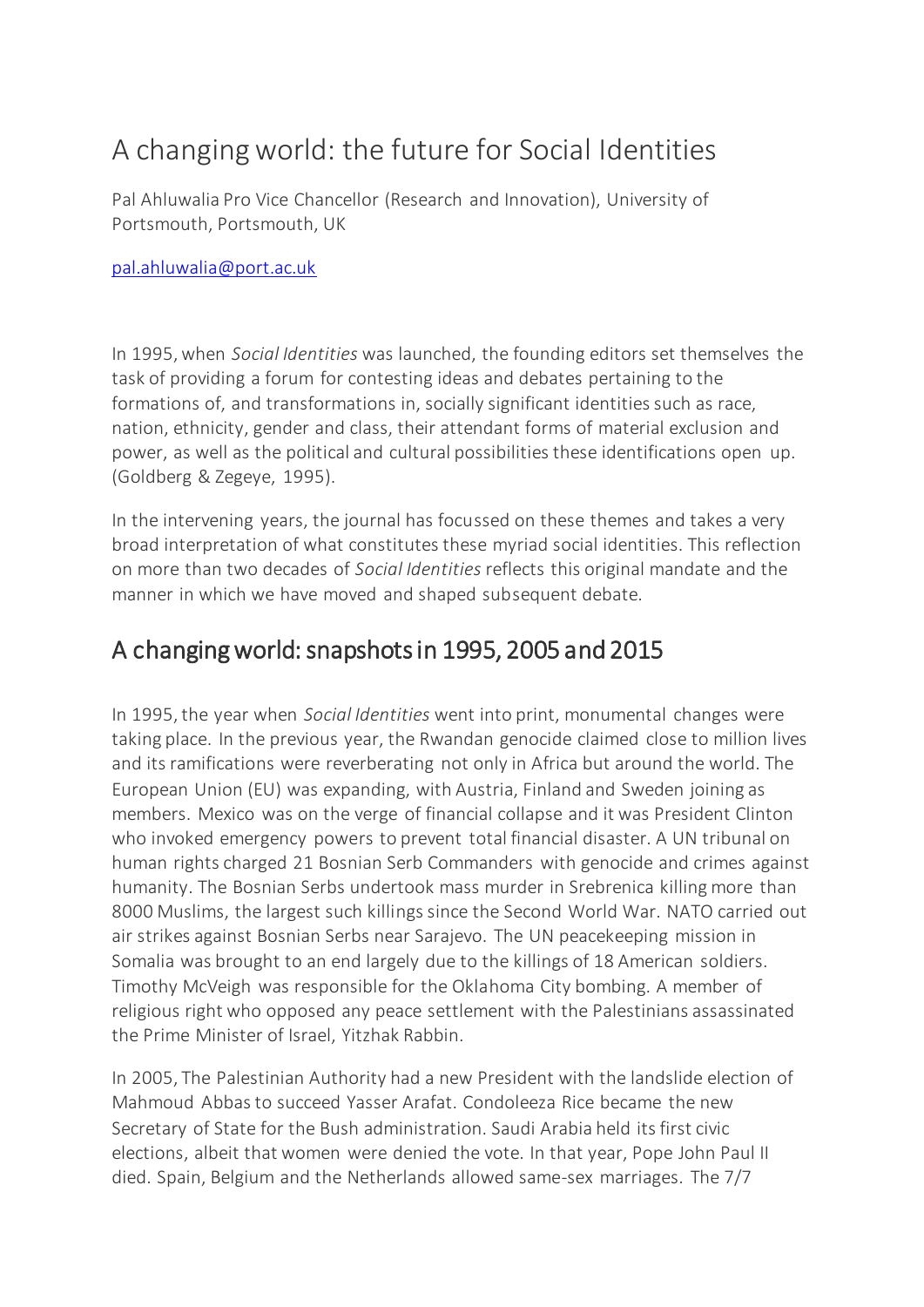bombing took place in London with four Muslim men taking responsibility. The Provisional Irish Republican Army ended its armed campaign in Northern Ireland. Hurricane Katrina struck the Louisiana, Mississippi and Alabama coasts with extensive damage and carnage in New Orleans. The trail of Saddam Hussein began and the first Parliamentary elections in Iraq were held with a very large turnout.

Twenty years after the launch of *Social Identities*, it was terrorism that marked 2015, especially in Europe, with the killing of 12 people at Charlie Hebdo by two-masked gunmen. Incredibly, there was an outpouring of people to demonstrate in defiance of the extremism that was signified by the attacks. The slogan 'je suis Charlie' became a global symbol for the freedom of expression. France, however, was further rocked by terrorism when suicide bombers and multiple gunmen killed 130 people in a series of attacks on Paris. The terror attacks were not limited to Europe but extended to Mali with an attack on the Radisson Blu hotel. The response was a concerted attack on Islamic State strongholds, leaving the world in a precarious balance as the threats of terrorism loomed large over Europe. The Mediterranean migrant crisis shocked the world when over 800 people died as a result of a boat capsizing. The Greek financial crisis ensued when Greece was unable to meet debt repayment deadlines set by the International Monetary Fund. The US and Cuba agreed to open embassies after 50 years of hostility. The body of a drowned toddler was found on a Turkish beach sparking a wave of sympathy for Syrian refugees who were escaping intolerable conditions at home.

#### *Social Identities:* snapshots in 1995, 2005 and 2015

*Social Identities* began in 1995 by publishing two issues, and a cursory glance at the table of contents reveals the range of articles that were published on the choices of identity, on food, forced labour, perceptions of identity in Modern China, the relationship between post-colonialism and ethnicities, memory and identity in the age of commodification, German identity, reproductive politics in Eastern Europe, racism in film and a reflection of critical mixed race. By the next year the journal had expanded to three issues a year and by 1999 it moved to having 4 issues. In its 10th year of production, 2004, *Social Identities* had become highly popular and had moved to its current six-year format.

When Toby Miller and I took over the journal in 2005, some of the realities and responsibilities bequeathed to us rapidly became apparent and a partnership of mutual respect and trust in the intervening years has endured. In our first editorial, we noted that the founding editors had 'nurtured the journal, making it today a key publication in the field'. We went on to note, 'Social Identities has been attuned not only to the events in the contemporary world, but also to major trends within social theory' (Ahluwalia & Miller, 2005). We saw it 'as a forum where challenging and radical ideas that disrupt the certainty of orthodox thinking are exchanged' (Ahluwalia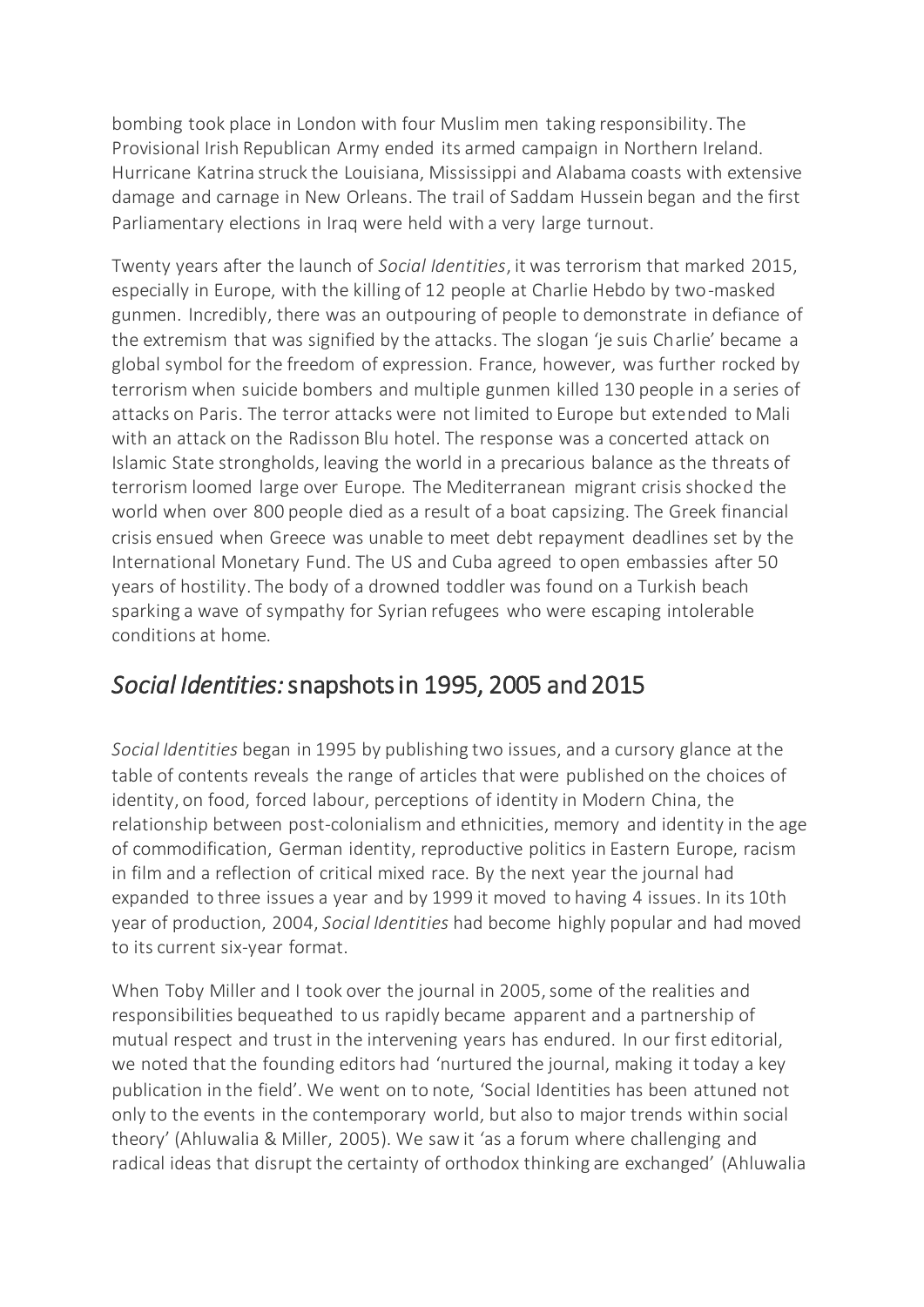& Miller, 2005). Furthermore, we were deeply aware of the monumental changes that were taking place in the world including intense globalisation, especially in financial and communications terms. Equally, we were attuned to the aftermath of the 9/11 attacks and the relentless war on terror that affected so many countries. We recognised that it was essential that the journal keep abreast 'of the changing dynamics of contemporary social theory, to be able to respond to the very challenges that our world presents to its different subjects, both in the West, as well as in the Post-colony' (p. 2).

In order to reflect this continuity and change, and in keeping with our commitment to reflecting both what was happening in the world, coupled with changes in social theory, the issues in our first year focussed on cultural divisions and Muslim identity, women's everyday life in the city, sovereign power in Burundi, notions of mixed race, constructing social identities in South African media, contemporary radio in sub-Saharan Africa, dialogue as the inscription of the West, Rousseau's Orientalism, diasporic identities, gay identities, multi-racial identities in the post civil rights era, whiteness and the construction of 9/11, gender, and perceptions about skin colour.

Ten years later, in 2015, *Social Identities* had significantly expanded its remit as can be seen by the scope of material published that year ranging from disability and colonialism, religion and violence, indigenous land rights, necronationalism, ethnic melancholy in cinema, citizenship, refugees, black identities, Charlie Hebdo, masculinities, migration, discourses of human rights, space and identity, hip-hop culture, media and blackness, Asian Britain, Korean identities and diaspora, multiculturalism, shifting identities in China, and right wing populism.

Clearly, the world in the more than two decades since *Social Identities* was launched has rapidly changed. Significant global events have taken place that will necessitate new explanations, theoretical innovations and political sensibilities in what can best be described as a highly complex world in which we find ourselves. In June 2016, following a hard fought campaign for the future of the UK's membership of the European Union, the decision to leave following a referendum was adopted. This was a momentous, albeit close decision, where 52% of the voting population determined the fate of all UK citizens. Although the UK has not formally moved to exit the EU, the ramifications of the decision continues to be extensive. It has cost the former Prime Minister David Cameron his job, and a new PM, Theresa May, and cabinet has been chosen, with those wishing to leave rewarded. The UK economy has suffered, as predicted by the Treasury, and the currency markets have reacted with the pound being at its weakest in over thirty years. However, it is not only the economy and UK politics that have been radically altered.

A referendum that ultimately became bogged down over the issue of migration and refugees, as well as the inability to control one's borders, challenged the very assertion that ever-increasingly we now live in an integrated, connected and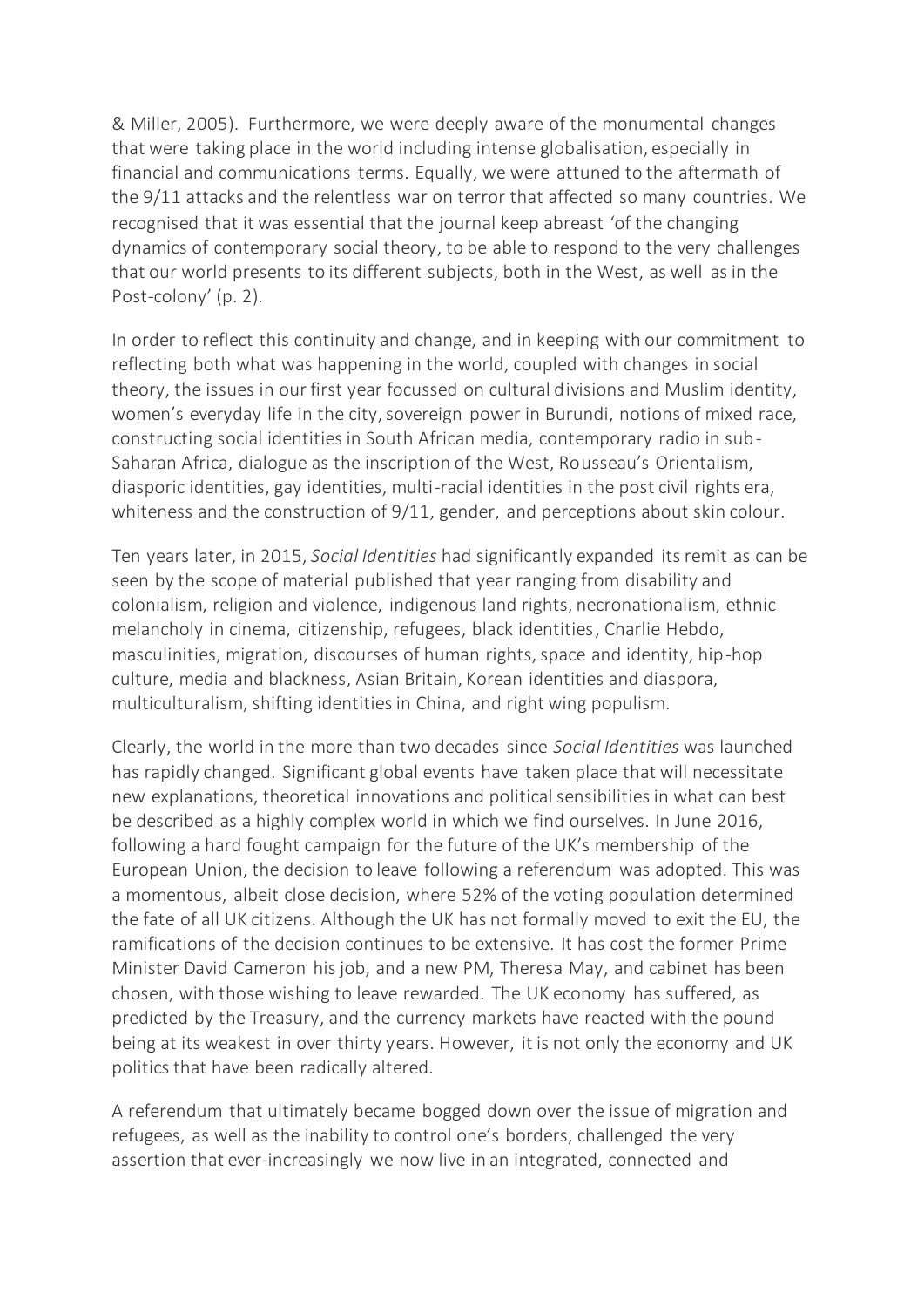interdependent world. The 'leave decision' has also resulted in an unprecedented increase in race motivated attacks across the country and seemed to be the licence to return to the racism of the 1970s. Going forward, we will need to consider the implications of Brexit, for globalisation, and the very idea of the free movement of goods and people. It may take nearly a decade for the UK to leave the EU, as the process of disentanglement takes places. Nevertheless, the idea of Europe, which was vital to its stability and prosperity, is itself shaken. Brexit seems, on the face of it, a regression and a triumph of nationalism over any sense of European, regional or global integration.

On the other side of the Atlantic, Donald Trump has been elected President signalling a new type of politics with a rise in jingoism and nationalism that has been unprecedented. He has significantly changed the manner in which the Presidency operates and 'fake news' has entered the lexicon. Trump is a President who communicates policy and directives through twitter and executive orders with scant attention to Washington's protocols and conventions. At the time of writing, he had issued 27 such orders. The most controversial is the order that suspends the refugee programme and entry to the US for travellers from certain Muslim countries. The Trump Presidency has also given rise to more ultra right wing nationalists in Europe with the French and German elections likely to be affected. The perceived Islamic threat and migration seem to be the key to the rise of these politicians.

It should not be surprising then that migration and notions of multiculturalism will continue to have a significant salience for us at *Social Identities*. As Meer and Modood, drawing upon Beck's (Beck, 2001) notion of zombie categories, that is, 'living dead' categories which govern our thinking but are not really able to capture the contemporary milieu,' argue, multiculturalism will need to be reconceptualised (Beck, 2001). They are referring to the very multiculturalism that Beck had proclaimed dead by virtue of cosmopolitan theory and practice. The point they make is that, 'while multiculturalism may be a zombie term, it is far from a zombie category' (p. 13). They are keen to illustrate how resilient and relevant multiculturalism could be in certain places. This is certainly the case in both Australia and Canada, where it appears to be well and alive, especially as a political phenomenon.

A key aspect of this debate is whether a zombie term, multiculturalism or indeed a host of alternative terms and concepts including interculturalism, can capture the diversity and plurality prevalent within our communities, especially in our urban spaces where globalisation and technology are such a dominant influence on the practice of everyday life.

Nevertheless, I suspect that such debates are vital to our understanding of the national versus global tendencies that dominate our contemporary condition. The large numbers of post-colonial subjects in metropolitan nations has led to considerable social and cultural transformation 'and has consequently laid the ground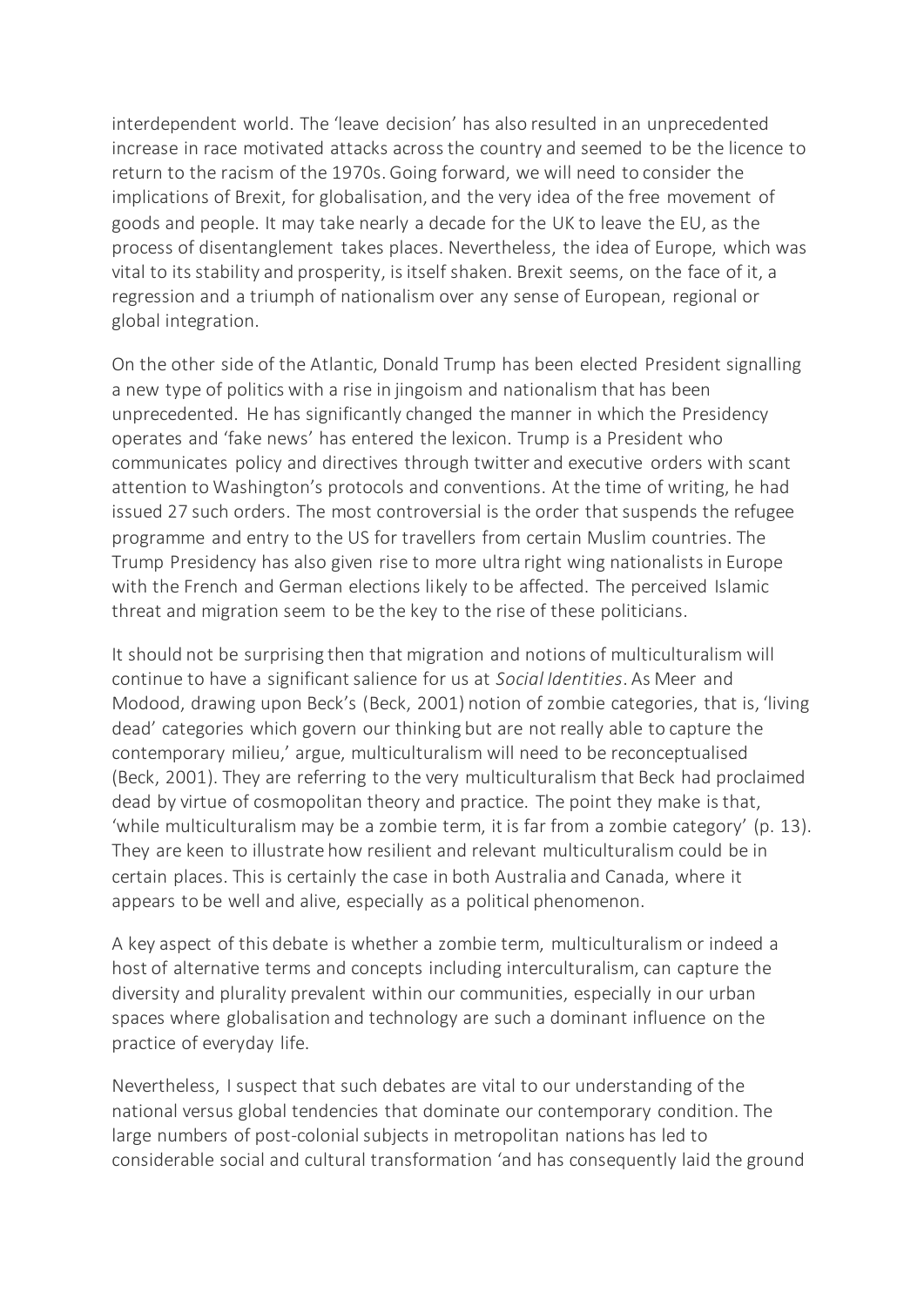for a series of textual transformations' (Dhouib, 2014). Textual transformations in contemporary black writing in Britain.

Perhaps the most important change has been that identity formation and the very manner in which people conceptualise themselves has altered. It may well be that multiculturalism is reminiscent of a separation of diasporic identities which located individuals in two distinct places. Given the kind of cosmopolitan identities that are now so prevalent, it may well be far more appropriate to use Vijay Prashad's term 'polyculturalism' 'as it takes into account the sensibilities of fusion rather than mere co-existence' (Dhouib, 2014). This offers an alternative lens in which to engage the world from, where there is no harking for a lost land but rather engaging the world from 'home', the only 'home' that they know.

In the Australian case, there has been a tendency in some circles to apply the term multiculturalism to signify 'ethnic' communities, rather than what it is meant to be, a descriptor of Australian society as a whole. This confusing position takes us back in time to the period of the 'integration' philosophy of the 1960s and 1970s, which again found favour in the 1990s. As the critics of that resurgence have argued, such an approach undermines community cohesiveness by promoting difference negatively through an 'us and them' approach. Whereas it should be an inclusive definition in which *all* of us are seen to be contributors to a 'multicultural' society. To that end, we need to avoid, for example, saying we are becoming *more multicultural* as new migrant groups arrive. It is a little like saying that something that is undeniably good is 'more good'.

To take this notion further, a critical challenge is to shun a silo approach to these agendas. Rather, we should be striving to create empowered communities by weaving together the principles that apply in each case: that we are complex communities in which respect for difference is embedded; that we aim to ensure that all are able to be included through effective social inclusion policies and action; and that we are all entitled to human dignity and to the rights and responsibilities that flow from that.

These ideas need to be regularly projected and hopefully absorbed by society at large and particularly through education. We have seen what happens when the official messages become skewed to suggest that there are 'legitimate' Australians, Americans or Britons and then there are 'others', and we continue to see the effects of the erosion of the principles of accepting and respecting diversity. The idea of 'queue jumpers' is something that seems to have entered our lexicon and might cause lasting damage. This must be resisted, and our approach to humanitarian entrants should always be to emphasise the values that we espouse as a nation, both as part of their empowering process, but more importantly as a way of re-affirming our own acceptance of diverse peoples.

There is little doubt that we are living in 'unsettling' times that require new theoretical interventions as we struggle to recognise the social, cultural and religious differences